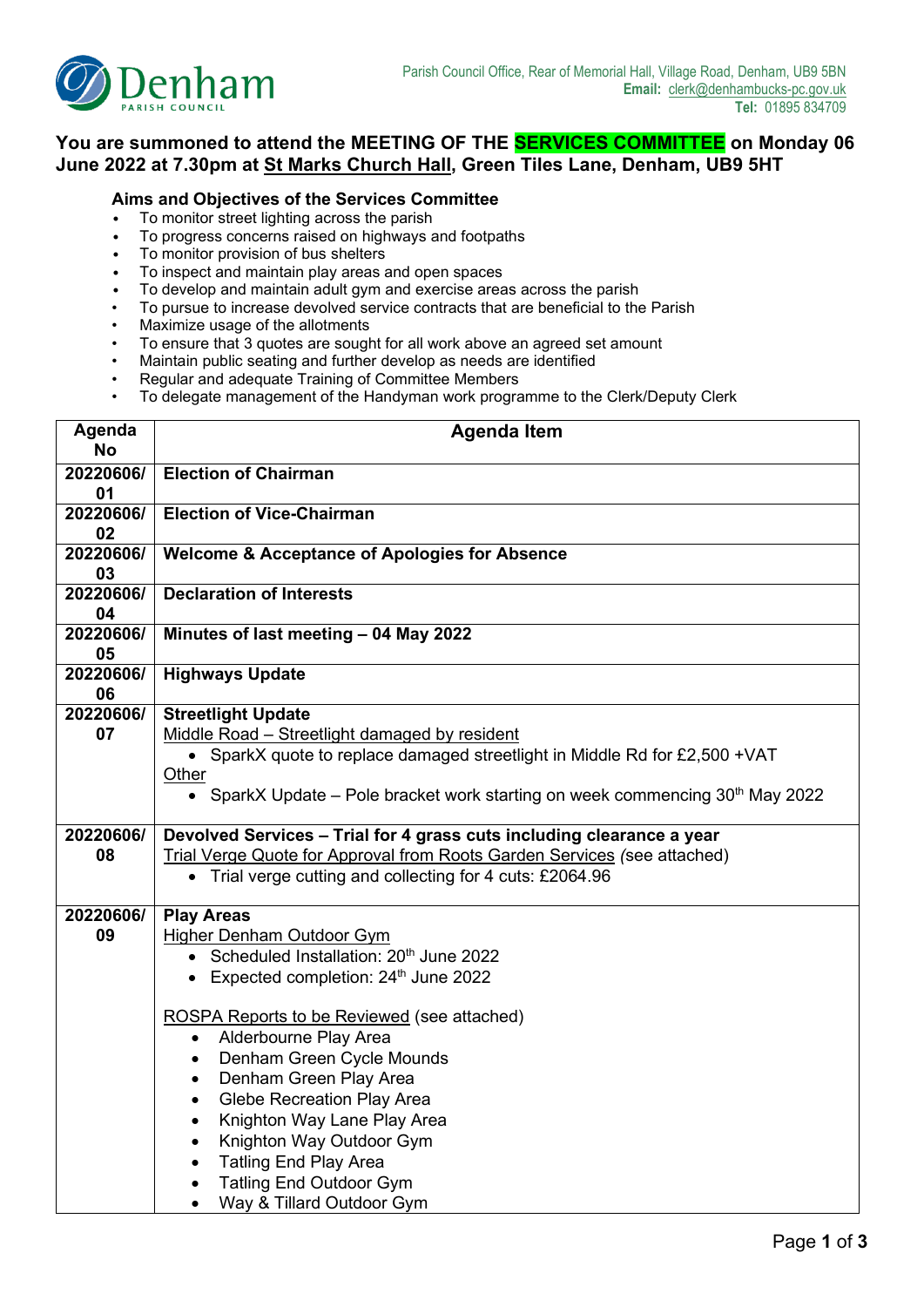

| 20220606/       | <b>Tree Works</b>                                                                                                                               |  |  |  |  |  |
|-----------------|-------------------------------------------------------------------------------------------------------------------------------------------------|--|--|--|--|--|
| 10              | James Martin Close - Resident G. Blinco                                                                                                         |  |  |  |  |  |
|                 | • The trees in James Martin CloseAmenity Space have been reported to be growing<br>into residents' gardens, maintenance required (see attached) |  |  |  |  |  |
|                 |                                                                                                                                                 |  |  |  |  |  |
|                 | A412 Tree Overgrowth (Link Way to Denham Film Studios)                                                                                          |  |  |  |  |  |
|                 | • Reported the overgrowth on FixMyStreet and we received a reply from Bucks (see<br>attached).                                                  |  |  |  |  |  |
|                 |                                                                                                                                                 |  |  |  |  |  |
|                 | <b>Knighton Way Lane</b><br>• Report of trees/bramble blocking streetlight                                                                      |  |  |  |  |  |
|                 |                                                                                                                                                 |  |  |  |  |  |
| 20220606/       | <b>Denham Village Green Maintenance</b>                                                                                                         |  |  |  |  |  |
| 11              | <b>Bench Slab Quotes for Approval (see attached)</b>                                                                                            |  |  |  |  |  |
|                 | • Blue Sky: £911.35 + VAT                                                                                                                       |  |  |  |  |  |
|                 | • Falcon Building Maintenance: £475.00 + VAT                                                                                                    |  |  |  |  |  |
|                 | <b>River Misbourne Post</b>                                                                                                                     |  |  |  |  |  |
|                 | • Wooden post in need of repair - See attached                                                                                                  |  |  |  |  |  |
|                 |                                                                                                                                                 |  |  |  |  |  |
| 20220606/       | <b>Martin Baker Sports Ground</b>                                                                                                               |  |  |  |  |  |
| 12              | Cabin Bench Quotations for Approval (see attached)                                                                                              |  |  |  |  |  |
|                 | • SPEC 1: Supply and Deliver only made up of 8 bench units at £3,094.00                                                                         |  |  |  |  |  |
|                 | • SPEC 2: Supply and Deliver only made up of 6 bench units at £5,781.00                                                                         |  |  |  |  |  |
|                 | • Assembly of either Spec 1 or Spec 2: £689.00                                                                                                  |  |  |  |  |  |
|                 |                                                                                                                                                 |  |  |  |  |  |
|                 | Denham United Football Club                                                                                                                     |  |  |  |  |  |
|                 | Denham United has requested permission to use the Martin Baker pitch on 30 <sup>th</sup> July for<br>a 5-a-side tournament.                     |  |  |  |  |  |
|                 |                                                                                                                                                 |  |  |  |  |  |
| 20220606/       | <b>CCTV on Way &amp; Tillard</b>                                                                                                                |  |  |  |  |  |
| 13              | Guidance Notes from Ambush Security (See attached).<br>$\bullet$                                                                                |  |  |  |  |  |
|                 | Dummy Flashing LED CCTV prices on Amazon (See attached).<br>$\bullet$                                                                           |  |  |  |  |  |
|                 |                                                                                                                                                 |  |  |  |  |  |
| 20220606/       | A412 North Orbital Road Verge Parking                                                                                                           |  |  |  |  |  |
| 14              | Letter from resident A. Fawkes (see attached)                                                                                                   |  |  |  |  |  |
| 20220606/       | <b>Services Finance</b>                                                                                                                         |  |  |  |  |  |
| 15              | Services Payments List to Approve (see attached)                                                                                                |  |  |  |  |  |
|                 |                                                                                                                                                 |  |  |  |  |  |
| 20220606/<br>16 | <b>Items in Progress:</b>                                                                                                                       |  |  |  |  |  |
|                 | - 20201102/07 - (Nov) - Old Noticeboards Refurbishment - Ongoing                                                                                |  |  |  |  |  |
|                 | - 20210406/10 - (Apr) - A412 Flooding - Cllr PB                                                                                                 |  |  |  |  |  |
|                 | - 20211101/06 - (Nov) - By-law signs and Bin on Way & Tillard                                                                                   |  |  |  |  |  |
|                 | - 20211101/14 – (Nov) – Cricket Roller - Ongoing                                                                                                |  |  |  |  |  |
|                 | - 20220207/20 - (Feb) - Treatment of benches - Ongoing                                                                                          |  |  |  |  |  |
|                 | - 20220404/07- (Apr) - Higher Denham Outdoor Gym                                                                                                |  |  |  |  |  |
|                 | - 20220404/07 - (Apr) - Denham Green Play Area                                                                                                  |  |  |  |  |  |
|                 | - 20220404/10 - (Apr) - Martin Baker Pitch Renovation                                                                                           |  |  |  |  |  |
|                 | - 20220404/11 - (Apr) - Knighton Way Lane Pitch Renovation                                                                                      |  |  |  |  |  |
|                 | - 20220307/12 - (Mar) - Springbridge Issues                                                                                                     |  |  |  |  |  |
|                 |                                                                                                                                                 |  |  |  |  |  |